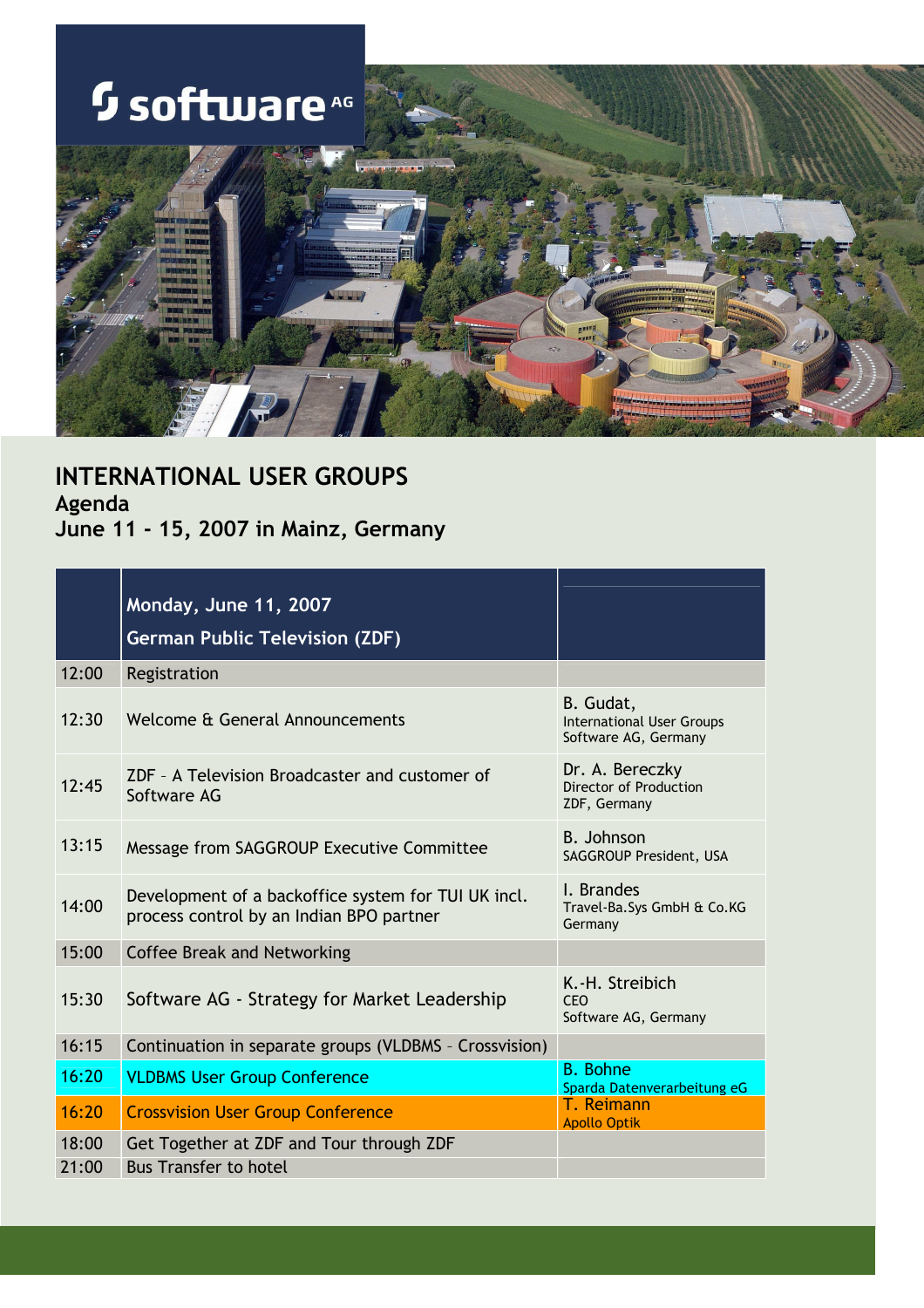### Very Large Database Management SIG Conference June 11 - 12, 2007 in Mainz, Germany

|       | Monday, June 11, 2007<br><b>German Public Television (ZDF)</b> |                                                                   |
|-------|----------------------------------------------------------------|-------------------------------------------------------------------|
| 16:20 | Welcome<br><b>UG</b> president                                 | <b>B.</b> Bohne<br>Sparda Datenverarbeitung eG<br>Germany         |
| 16:30 | Short self-introduction of attending companies                 | All                                                               |
| 16:45 | Adabas 2006 roadmap and vision                                 | <b>B.</b> Beaman<br>Director Adabas Marketing<br>Software AG, USA |
| 18:00 | Get Together at ZDF and Tour through ZDF                       |                                                                   |
| 21:00 | <b>Bus Transfer to hotel</b>                                   |                                                                   |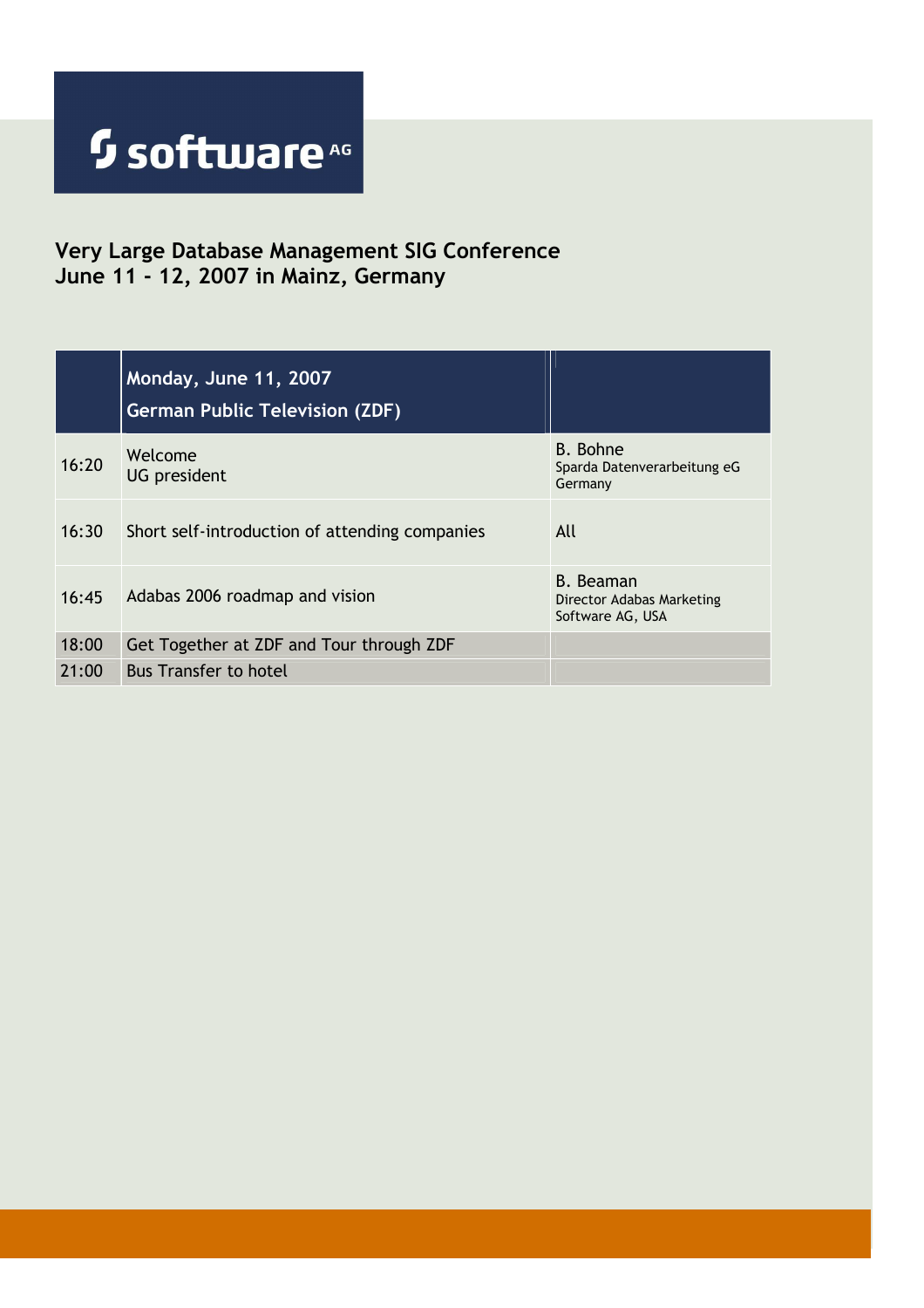#### Very Large Database Management SIG Conference June 11 - 12, 2007 in Mainz, Germany

|       | Tuesday, June 12, 2007<br><b>German Public Television (ZDF)</b>                                                                              |                                                                       |
|-------|----------------------------------------------------------------------------------------------------------------------------------------------|-----------------------------------------------------------------------|
| 08:30 | <b>Bus Transfer to ZDF</b>                                                                                                                   |                                                                       |
| 09:00 | <b>Customer presentation</b>                                                                                                                 | <b>B.</b> Bohne<br>Sparda Datenverarbeitung eG<br>Germany             |
| 09:30 | Adabas v8 Mainframe update                                                                                                                   | R. Herrmann<br><b>Adabas Architect</b><br>Software AG, Germany        |
| 10:30 | <b>Coffee Break and Networking</b>                                                                                                           |                                                                       |
| 11:00 | ADABAS - client-side monitoring and accounting                                                                                               | M. Benest<br>JP Morgan Chase<br>UK.                                   |
| 11:30 | Event Replicator for Adabas on MF and OS                                                                                                     | <b>B.</b> Albin<br><b>Adabas IT Architect</b><br>Software AG, USA     |
| 12:30 | Lunch and Networking                                                                                                                         |                                                                       |
| 13:30 | <b>ESQ Migration</b>                                                                                                                         | W. Weiss<br>Adabas Product Manager<br>Software AG, Germany            |
| 14:00 | First Experiences with Adabas v8.1.2 on Mainframe<br>and v6.1.1 on Windows                                                                   | P. Leibl,<br>City of Vienna, Austria                                  |
| 14:30 | <b>Developer Community</b>                                                                                                                   | S. Wild<br><b>Technical Marketing Manager</b><br>Software AG, Germany |
| 15:00 | <b>Coffee Break and Networking</b>                                                                                                           |                                                                       |
| 15:30 | C/E discussion<br>■<br>Handing over voted C/Es<br>Ξ<br>Discussion of top 5 C/Es<br>Status of voted C/Es<br>٠<br><b>Questions&amp;Answers</b> | All                                                                   |
| 16:45 | Miscellaneous<br>Time & location for next conference<br>Ξ<br>Planned activities and projects                                                 | All                                                                   |
| 17:15 | Wrap up                                                                                                                                      |                                                                       |
| 17:30 | End                                                                                                                                          |                                                                       |
| 17:30 | <b>Bus Transfer to hotel</b>                                                                                                                 |                                                                       |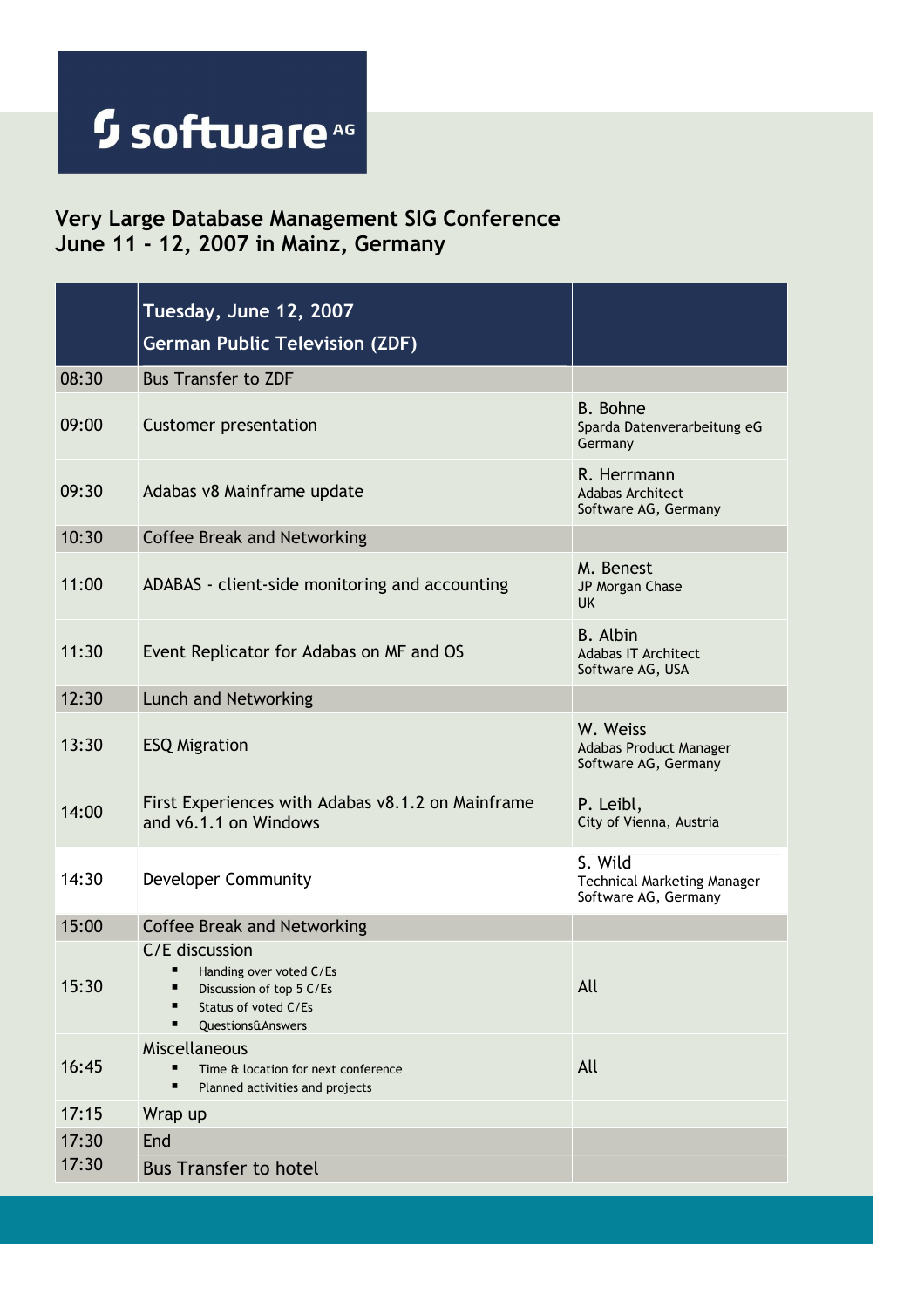#### Crossvision User Group Conference June 11 - 12, 2007 in Mainz, Germany

|       | Monday, June 11, 2007<br><b>German Public Television (ZDF)</b> |                                                                          |
|-------|----------------------------------------------------------------|--------------------------------------------------------------------------|
| 16:20 | Welcome<br><b>UG</b> president                                 | T. Reimann<br>Apollo Optik, Germany                                      |
| 16:30 | Short self-introduction of attending companies                 | All                                                                      |
| 16:45 | Crossvision portfolio and strategy update                      | A. Siffring<br><b>Director Product Marketing</b><br>Software AG, Germany |
| 18:00 | Get Together at ZDF and Tour through ZDF                       |                                                                          |
| 21:00 | <b>Bus Transfer to hotel</b>                                   |                                                                          |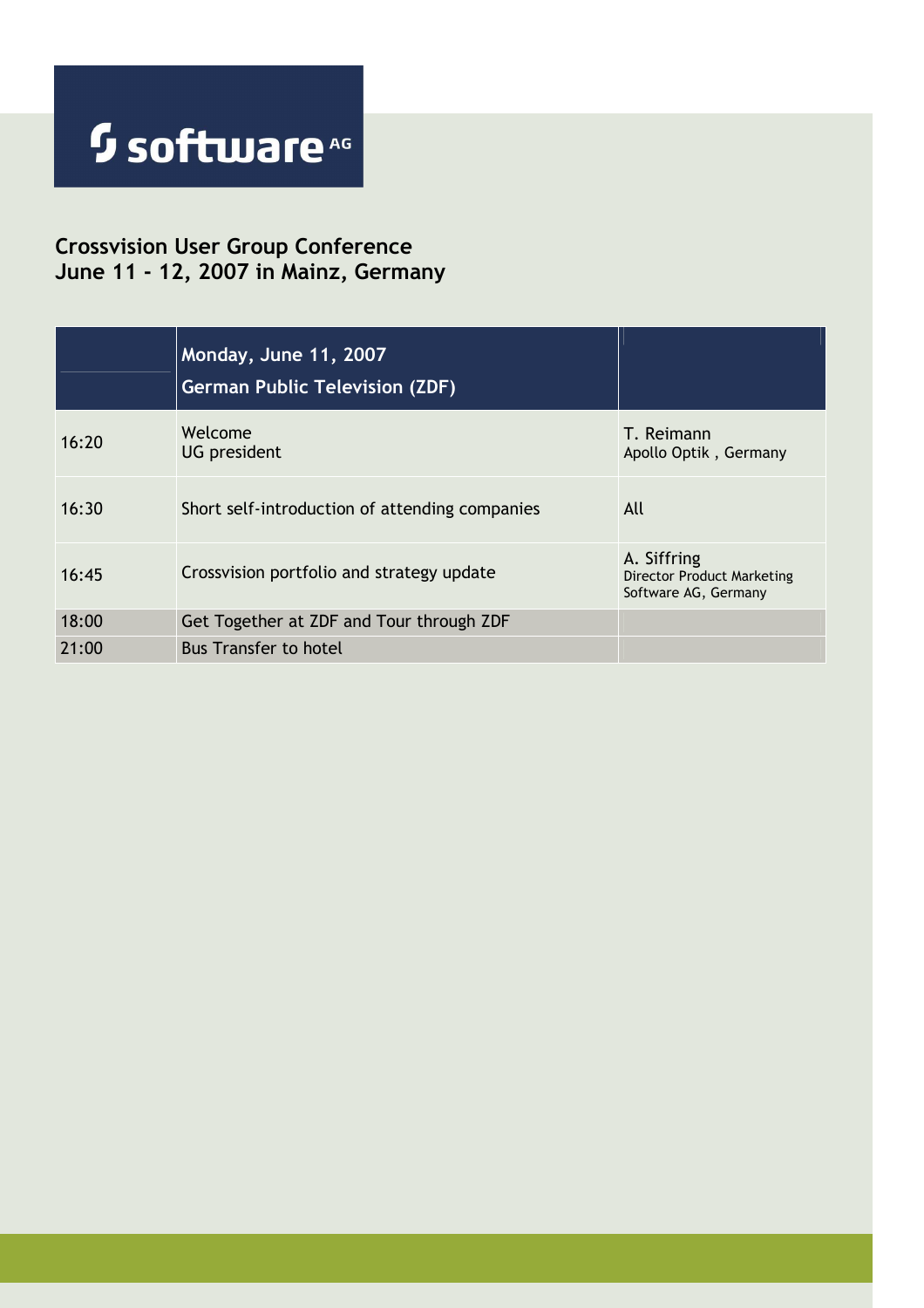#### Crossvision User Group Conference June 11 - 12, 2007 in Mainz, Germany

|       | Tuesday, June 12, 2007<br><b>German Public Television (ZDF)</b>                                                                         |                                                                             |
|-------|-----------------------------------------------------------------------------------------------------------------------------------------|-----------------------------------------------------------------------------|
| 08:30 | <b>Bus Transfer to ZDF</b>                                                                                                              |                                                                             |
| 09:00 | The SOA Project DiMA and CentraSite at Credit Suisse                                                                                    | A. Kurmann<br>University of Lucerne<br>Switzerland                          |
| 09:45 | EntireX Communicator: Features & Roadmap                                                                                                | J. Lind<br><b>Crossvision Product Manager</b><br>Software AG, Germany       |
| 10:30 | <b>Coffee Break and Networking</b>                                                                                                      |                                                                             |
| 11:00 | Evolving Nissan's Architecture into SOA                                                                                                 | I. Porter<br>Nissan Europe<br>UK.                                           |
| 11:45 | Crossvision Service Orchestrator: Features & Roadmap                                                                                    | A. Goermer<br><b>Crossvision Product Manager</b><br>Software AG, Germany    |
| 12:30 | Lunch and Networking                                                                                                                    |                                                                             |
| 13:30 | From a specialized system to a general solution for<br>travel sales                                                                     | I. Brandes<br>Travel-Ba. Sys GmbH & Co. KG<br>Germany                       |
| 14:00 | CentraSite: Features & Roadmap                                                                                                          | F. Jung<br><b>Crossvision Product Manager</b><br>Software AG, Germany       |
| 14:30 | <b>Crossvision Application Composer:</b><br>Features & Roadmap                                                                          | T. Stoesser<br><b>Crossvision Product Marketing</b><br>Software AG, Germany |
| 15:00 | <b>Coffee Break and Networking</b>                                                                                                      |                                                                             |
| 15:30 | C/E discussion<br>п<br>Handing over voted C/Es<br>Discussion of top 5 C/Es<br>Status of voted C/Es<br>п<br><b>Ouestions&amp;Answers</b> | All                                                                         |
| 16:45 | Miscellaneous<br>Time & location for next conference<br>Planned activities and projects                                                 | All                                                                         |
| 17:15 | Wrap up                                                                                                                                 |                                                                             |
| 17:30 | End                                                                                                                                     |                                                                             |
| 17:30 | <b>Bus Transfer to hotel</b>                                                                                                            |                                                                             |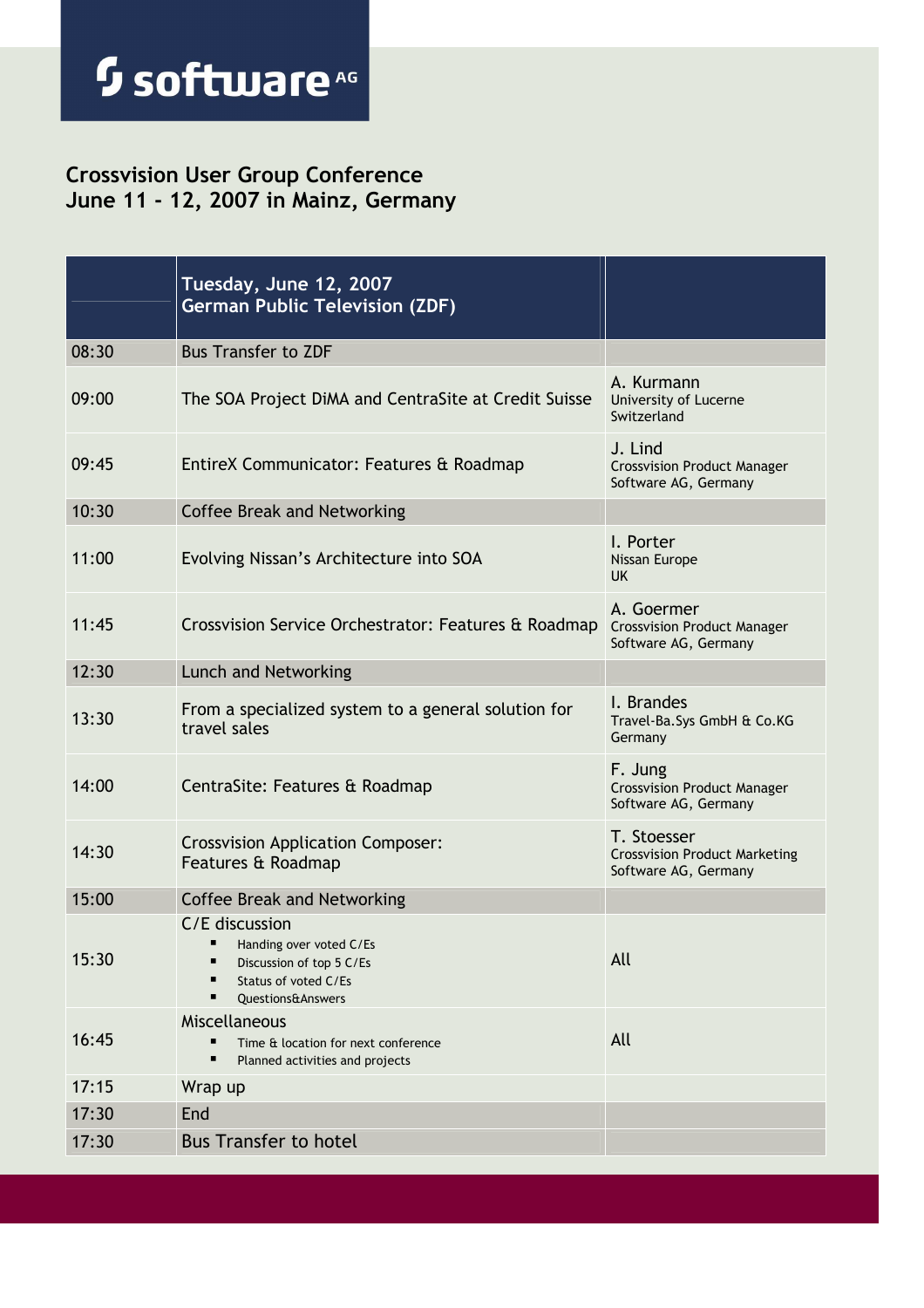#### Very Large Natural SIG Conference June 13 - 14, 2007 in Mainz, Germany

|       | Wednesday, June 13, 2007<br><b>German Public Television (ZDF)</b> |                                                                                  |
|-------|-------------------------------------------------------------------|----------------------------------------------------------------------------------|
| 08:30 | <b>Bus Transfer to ZDF</b>                                        |                                                                                  |
| 08:45 | Registration                                                      |                                                                                  |
| 09:00 | Welcome<br>UG president & Software AG                             | S. Patel, PITO, UK<br>B. Gudat, Software AG                                      |
| 09:10 | Short self-introduction of attending companies                    | All                                                                              |
| 09:30 | Natural roadmap and vision                                        | <b>KH. Kronauer</b><br><b>Director Natural Marketing</b><br>Software AG, Germany |
| 11:00 | <b>Coffee Break and Networking</b>                                |                                                                                  |
| 11:30 | Natural 4.2.3 for Mainframes                                      | M. Muenster<br>Natural Program Manager<br>Software AG, Germany                   |
| 12:30 | Lunch and Networking                                              |                                                                                  |
| 13:30 | Modernization of SPHINX - Live Demo                               | B. Sauer /<br>H.-P. Altmeyer<br>ZDF, Germany                                     |
| 14:30 | ApplinX new features 5.2. and roadmap                             | Dr. P. Nevermann<br><b>Technical Marketing Manager</b><br>Software AG, Germany   |
| 15:15 | <b>Coffee Break and Networking</b>                                |                                                                                  |
| 15:45 | Enhanced usage of Software AG tools in HSBC TR                    | O. Erol<br><b>HSBC Bank</b><br>Turkey                                            |
| 16:15 | Natural Business Service - Preview next version                   | M. Barnard<br><b>R&amp;D Manager</b><br>Software AG, Canada                      |
| 17:00 | Natural 6.3 for Windows and Unix                                  | M. Muenster<br>Natural Program Manager<br>Software AG, Germany                   |
| 17:30 | Wrap up 1 <sup>st</sup> day                                       |                                                                                  |
| 17:45 | <b>Bus Transfer to hotel</b>                                      |                                                                                  |
| 19:00 | <b>Evening Event</b>                                              |                                                                                  |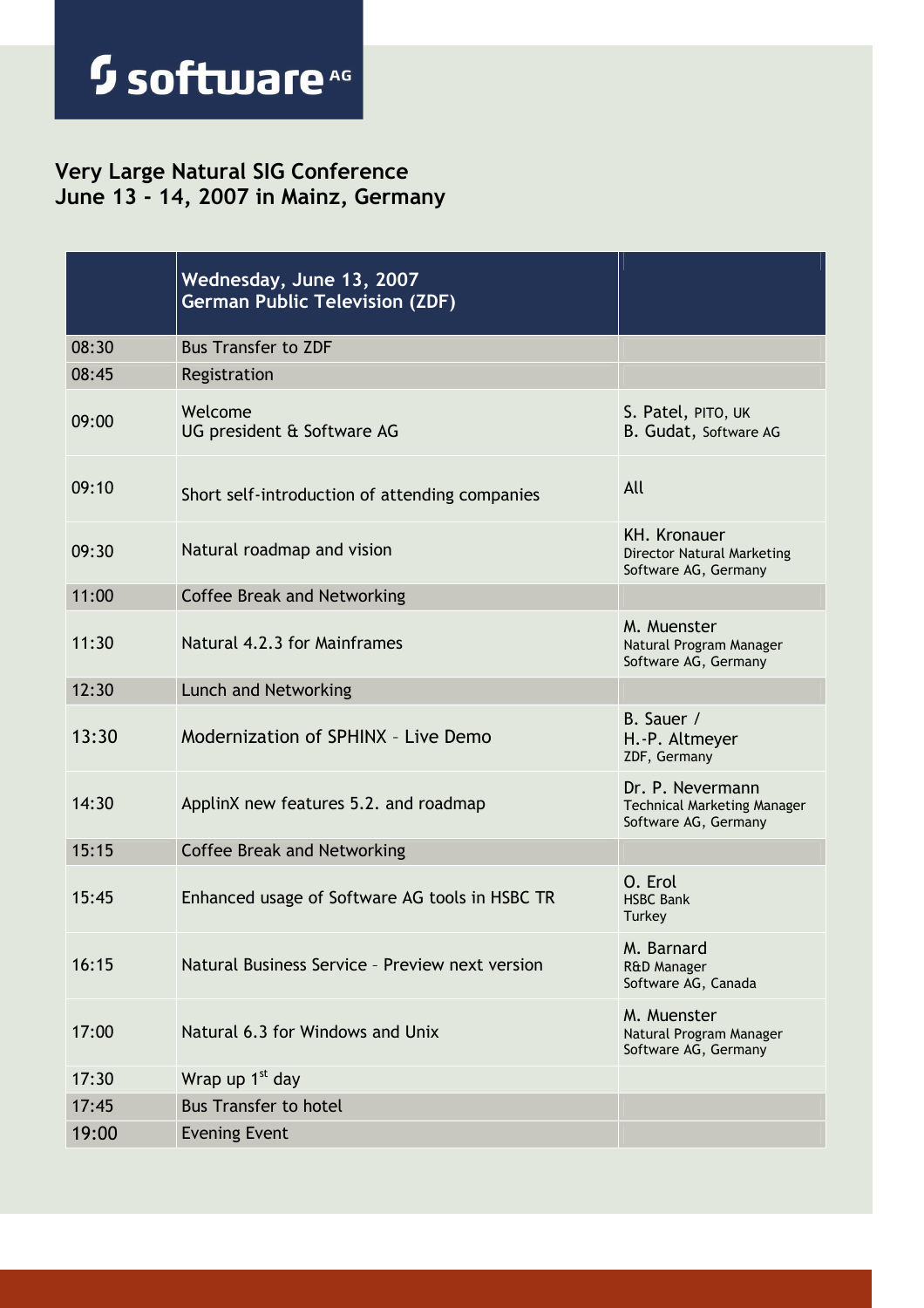#### Very Large Natural SIG Conference June 13 - 14, 2007 in Mainz, Germany

|       | Thursday, June 14, 2007<br><b>German Public Television (ZDF)</b>                                                        |                                                              |
|-------|-------------------------------------------------------------------------------------------------------------------------|--------------------------------------------------------------|
| 08:30 | <b>Bus Transfer to ZDF</b>                                                                                              |                                                              |
| 09:00 | Modernizing Natural Applications with Business Services<br>¬ First Practical Experiences                                | P. Leibl,<br>City of Vienna, Austria                         |
| 09:45 | Natural Object Handler                                                                                                  | H.-G. Saftig<br>Manager R&D Services<br>Software AG, Germany |
| 10:30 | <b>Coffee Break and Networking</b>                                                                                      |                                                              |
| 11:00 | C/E discussion<br>Handing over voted C/Es<br>Discussion of top 5 C/Es<br>Status of voted C/Fs<br>п<br>Questions&Answers | All                                                          |
| 11:45 | <b>Miscellaneous</b><br>Time & location for next conference<br>■<br>$\blacksquare$<br>Planned activities and projects   | All                                                          |
| 12:00 | Lunch and Networking                                                                                                    |                                                              |
| 13:00 | End                                                                                                                     |                                                              |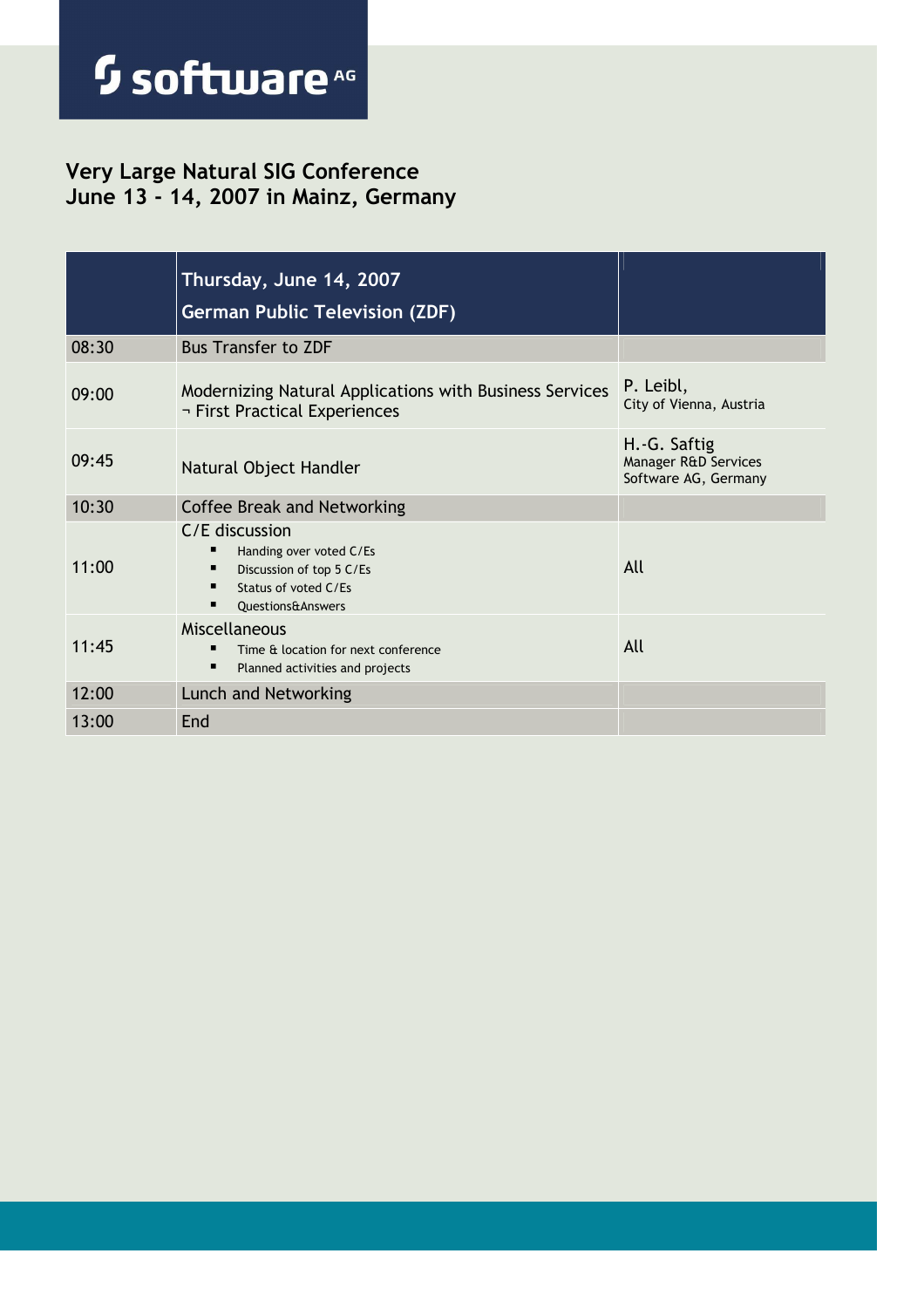#### EMEA Natural Programmers User Group Conference June 14 - 15, 2007 in Mainz, Germany

|       | Thursday, June 14, 2007<br><b>German Public Television (ZDF)</b> |                                                                     |
|-------|------------------------------------------------------------------|---------------------------------------------------------------------|
| 12:30 | Registration                                                     |                                                                     |
| 13:00 | Welcome<br>UG president & Software AG                            | V. Ritter, GEHIS, Germany<br>B. Gudat, Software AG                  |
| 13:10 | Short self-introduction of attending companies                   | All                                                                 |
| 13:30 | Software AG Marketing Strategy and Activities                    | R. Mehler<br><b>VP Corporate Marketing</b><br>Software AG, Germany  |
| 14:00 | Natural for Eclipse                                              | H. Kwasniok<br>Manager Natural Open Systems<br>Software AG, Germany |
| 15:00 | <b>Coffee Break and Networking</b>                               |                                                                     |
| 15:30 | <b>Service Enabling Natural</b>                                  | J. O. Led<br>TrygVesta<br><b>Denmark</b>                            |
| 16:00 | Natural Engineer - Preview of new version                        | <b>B.</b> James<br>Generation Systems Ltd.<br><b>UK</b>             |
| 16:45 | Customer Support (Task, current status,)                         | Dr. D. Ventur<br>Chief Information Officer<br>Software AG, Germany  |
| 17:30 | Wrap up 1 <sup>st</sup> day                                      |                                                                     |
| 17:45 | End                                                              |                                                                     |
| 18:00 | <b>Bus Transfer to hotel</b>                                     |                                                                     |
| 19:00 | <b>Evening Event</b>                                             |                                                                     |